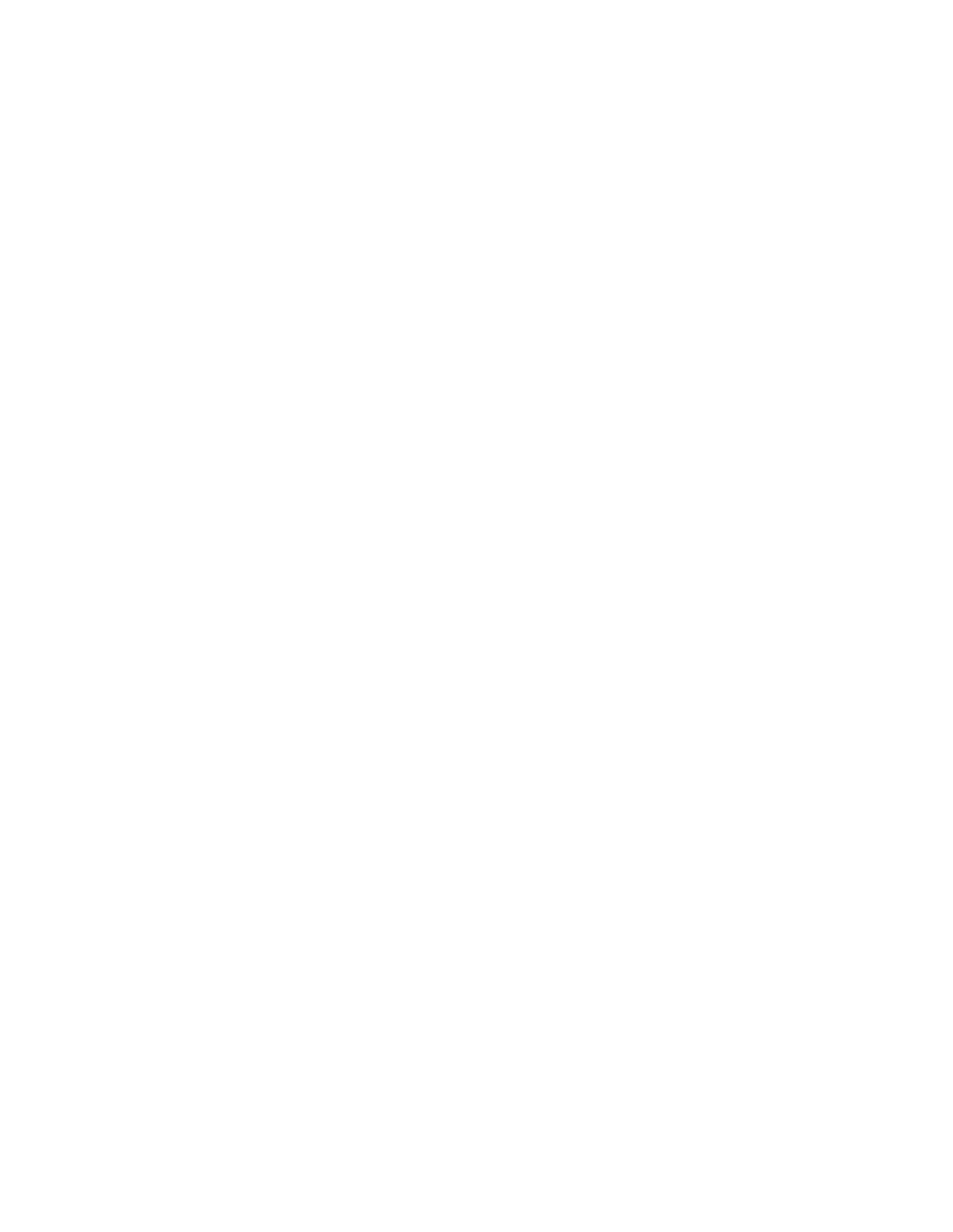A gifted and prolific composer, singer, and lutenist, Dowland maintained a deep tragic vision of life. Tears, darkness, death and sin, seamlessly match in his music the emotion and mood of his ayrs for lute and voice. The variation set *Lachrymae* best represents his air of melancholy, although we play this melody with simple harmonies for gambas and tenor recorder. It is a beautiful and heart-wrenching piece.

*Pavana alla Venetiana* Joan Ambrosia Dalza (f. 1508)

Ian Widmann, *tenor viola da gamba*, Anni Zettl, *bass viola da gamba* Nancy Ekberg, *tenor recorder*

Although not much detail is known about Dalza's life, he was an Italian lutenist and composer who holds an important place in early Italian Renaissance lute music. Ottaviano Petrucci's fourth volume in his series of lute songs contains all of Dalza's surviving works. The *pavana* we play today beautifully represents Dalza's simplicity, balance, and lightheartedness.

*Ecco la primavera* Francesco Landini (1325-1397)

Ian Widmann, *alto recorder*, Anni Zettl, *bass gamba* Lauren Adamow, *tenor recorder*, Nancy Ekberg, *tenor recorder*

A talented Italian poet, composer, and performer, Landini was blinded by smallpox in childhood, but managed to master the organ and other instruments. Living and working at home in Florence and also in Venice, he became a prolific writer on politics, religion and philosophy. His compositions range from simple dance-songs to complex canonic and isorhythmic forms, which blend the Italian style of his precursors with French influences. *Ecco la Primavera* is a delightful example of these complex rhythms and interesting harmonies, which you will hear on gamba and recorders.

**Sumer is Icumen in anonymous**  $13<sup>th</sup>$  century English canon

This wonderful springy canon, or round, was composed around 1250 most likely in Reading, England, and is thought to be the earliest example of a six-voice composition. This melody is supported by a *pes,* or repeating phrase in the bass lines, which adds depth, and represents some of the essential aspects of  $13<sup>th</sup>$  c. English polyphony.

**Song of the Ass** anonymous  $12<sup>th</sup>$  century English

This simple repeating melody is simply fun to play! Even the sackbut gets a solo.

*When loe by break of morning* Thomas Morley (1557-1602)

Ian Widmann, *alto recorder*, Lauren Adamow, *soprano recorder*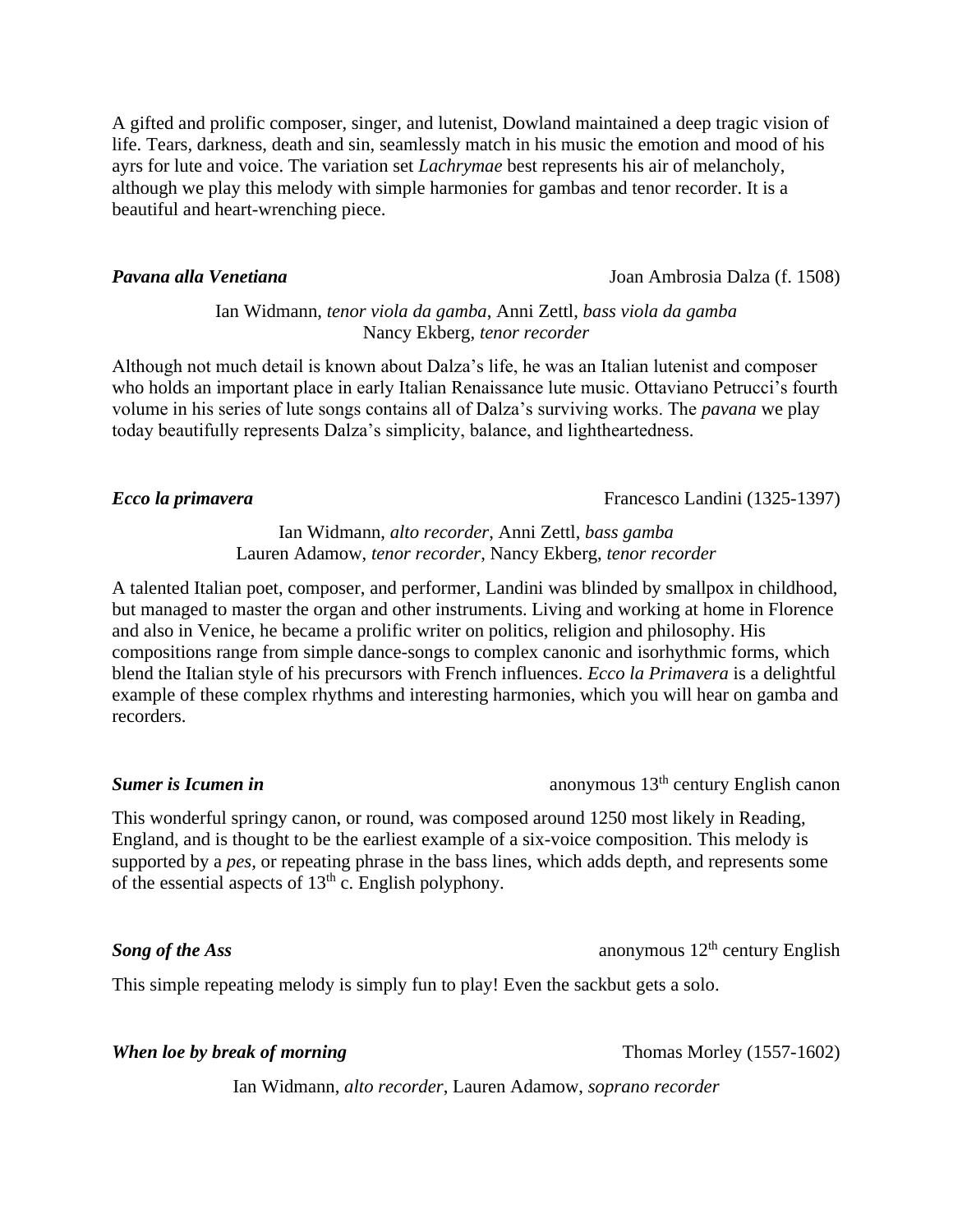# *Pavan, Galliard and Coranta, 1609* William Brade (1560-1630)

A "transplanted" English composer and violinist, William Brade was important as a transitional figure for instrumental music between the Renaissance and Baroque periods. He transferred the practices of English composers William Byrd, Peter Philips, and John Dowland onto Scandinavian and German music during his travels, performances, and posts in Northern Europe. Brade compiled four large collections of dances scored for five to six instruments, of which this dance set remains one of our favorites.

## **IV. Wild Women and Wine!**

*Troys jeunes bourgeoises* Guillaume le Heurteur (c. 1501-1550)

*Three young ladies went to visit the monks, With full bottles of claret beneath their dresses. Et harribourri l'asne, et harri bourriquet!*

Kai Givens, *soprano*

Heurteur was a French priest, a canon, and preceptor of choirboys of the Collegiate Church of Basilica for many years. Between 1530-1549 he composed two Magnificats, twenty-one motets, and twenty-three songs that were published by Pierre Attaingnant, a well-known Parisian printer. Heurteur's chansons make fun of some of his clerical colleagues, as we see in this piece about three young women sneaking bottles of wine into a visit with priests!

*Une nonnain refaite* Philip van Wilder (1500-1553)

*A fair handsome nun repented of leaving the world, And I reply: "Sister, one should not regret so foul a thing: Have you not taken the pure Christ for your spouse by your profession, Him in whose name all salvation is comprised?" 'Yes, says she, 'nor will I leave Him, But Christ is the spouse of the spirit, I only want a spouse for the flesh.'*

*Tant que vivray* Claudin de Sermisy (1490-1562)

*Vocals by* Ian Widmann and Kai Givens *Tant que vivray en aage florissant, Je serviray Amour le Dieu puissant,*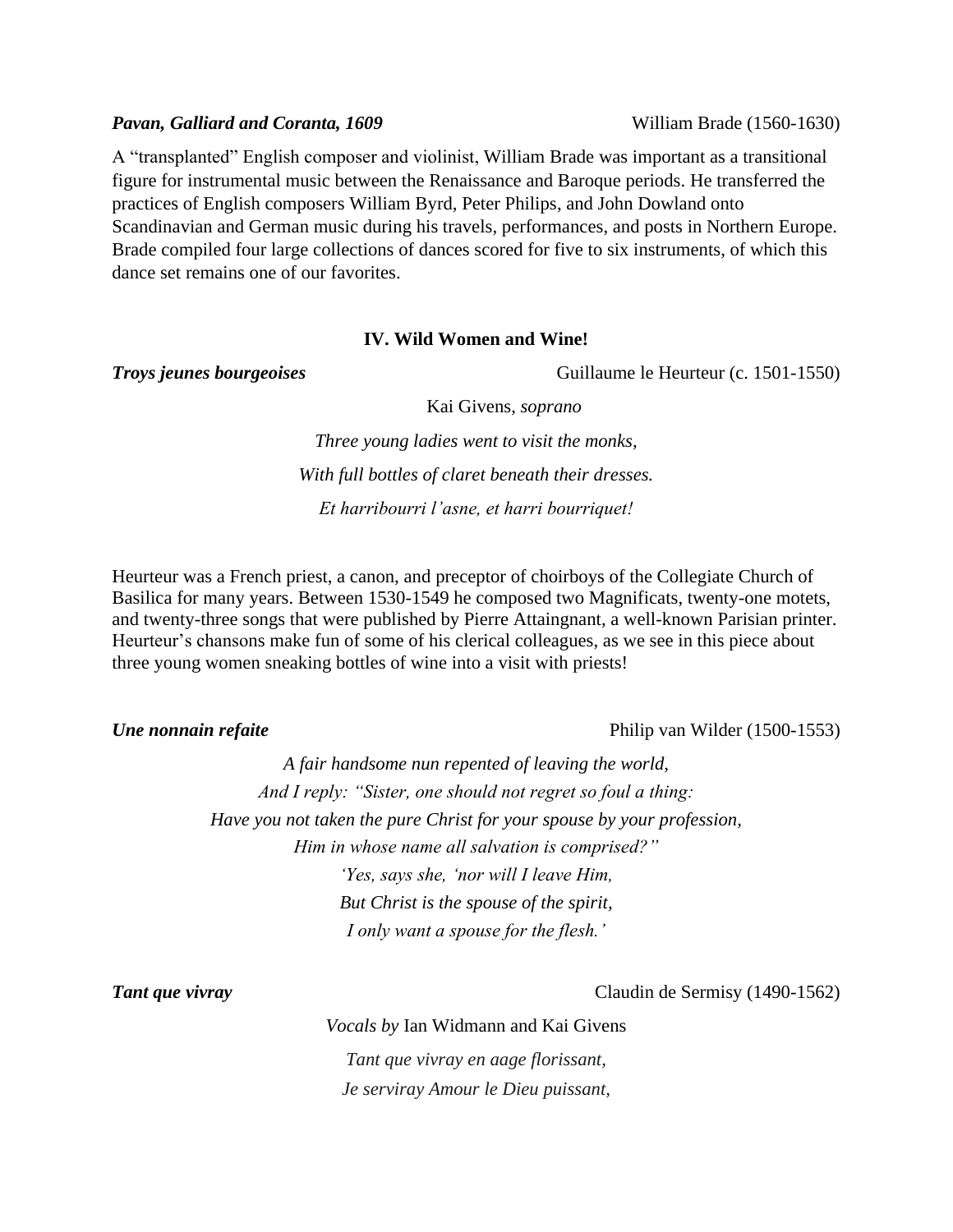*En faict, et dictz, en chansons, et accords. Par plusieurs jours m'a tenu languissant, Mais apres dueil m'a faict resjouyssant, Car j'ay l'amour de la belle au gent corps. Son alliance Est ma fiance: Son cueur est mien, Mon cueur est sien: Fy de tristesse, Vive lyesse, Puis qu'en Amours a tant de bien.*

*As long as I live in my prime, I shall serve the mighty king of Love In deeds, in words, in songs, in harmonies. That king made me languish a while; But afterwards he made me rejoice, Since now I have the love of the sweet-bodied beauty. In her friendship is my trust, Her heart is mine, mine hers. Away with sadness, long live gladness! Since there are so many good things in love.*

# **V. Longings**

*Pavana and Galiarda* **Augustine Bassano** (1526-1604)

*Innsbruck, ich muss dich lassen* Heinrich Isaac (1450-1517)

Kai Givens, *soprano*

Heinrich Isaac, a Flemish Renaissance composer born in Flanders, traveled to Italy through Innsbruck in Germany and fell in love with this particular part of Europe. He lived and worked in the Netherlands, Austria, Italy and Germany and adapted well to all the musical practices of those areas and countries. Isaac's most famous work is the German lied (song) "Innsbruck, ich muss dich lassen" that you hear today. His numerous motets remain some of the very best examples of chant-based Renaissance polyphony, although he also wrote sacred masses and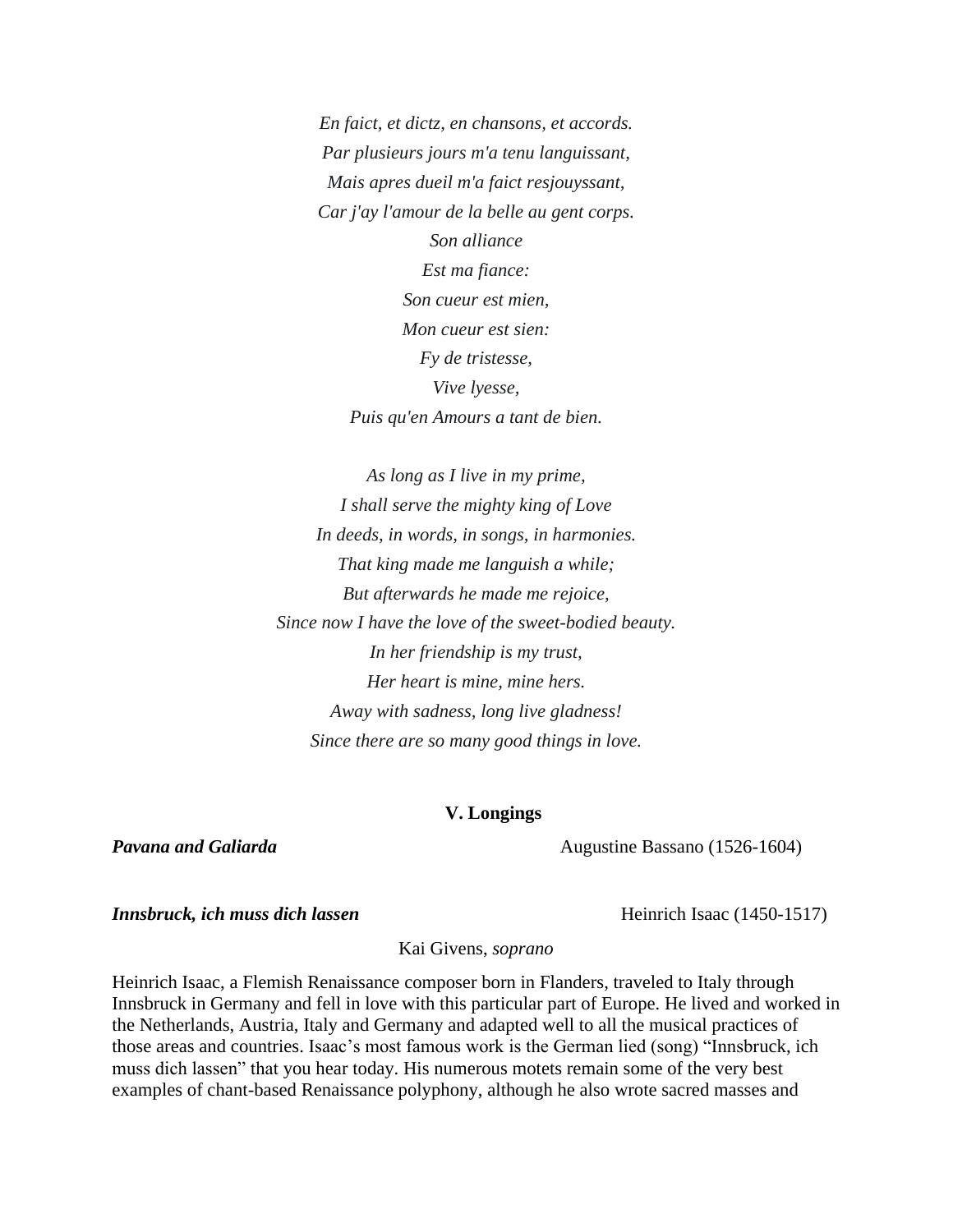plainchant pieces in French, German, and Italian. His secular music included imitative chansons, homophonic frottolas, and German Tenorlieder (songs). Isaac was especially well known in Germany because of his connection to the Habsburg Court. He influenced German music by mastering the Franco-Flemish style of polyphonic music.

| Innsbruck, ich muss dich lassen, | Innsbruck, I must leave you;        |
|----------------------------------|-------------------------------------|
| ich fahr dahin mein Straßen,     | I will go my way                    |
| in fremde Land dahin;            | to foreign $land(s)$ .              |
| mein Freud ist mir genommen,     | My joy has been taken away from me, |
| die ich nicht weiß bekommen,     | that I cannot achieve               |
| wo ich im Elend bin.             | while being abroad. <sup>[5]</sup>  |

*Scaramella* Josquin du Pres (1440-1521)

A Northern French composer in the Renaissance period, Josquin was known as the greatest composer of the high Renaissance, most varied in invention and profound in expression. Josquin wrote masses, motets, frottolas, and chansons. Because the printing press allowed wide dissemination of Josquin's music, Petrucci published three books of Josquin's masses, and Pierre Attaingment published a collection of his chansons. These collections stayed in print long after Josquin's death.

# **VI. A Song from the Lowlands:** *Variations on an old German Song*

*Mein junges Leben hat ein End*: Jan Pieterszoon Sweelinck (1562-1621) *My young life has ended* Arranged by Dom Gregory Murray

J.P. Sweelinck composed sacred and secular vocal music but is chiefly recognized as an organist and keyboard composer. He is considered one of the principal figures in the development of organ music before J.S. Bach. His keyboard music includes chorale variations, sets of variations on secular tunes, toccatas and fantasias showing the influence of the Venetian organ school. Sweelinck developed and applied his variation skills to many melodies; however, his variation on the tune *Mein Junges Leben hat ein End* became his most successful composition. This melancholy, secular melody originated in Germany and likely came to Sweelinck through a student from that country.

> *My young life is at an end, as are also my joy and suffering; Let my poor soul leave my body quickly. My life can no longer stand (proudly with strength), it is weak and must pass away and along with all my suffering.*

Anni Zettl, *violin*, Lauren Adamow, *tenor recorder* Ian Widmann, *alto recorder*, Nancy Ekberg Tynan, *alto recorder*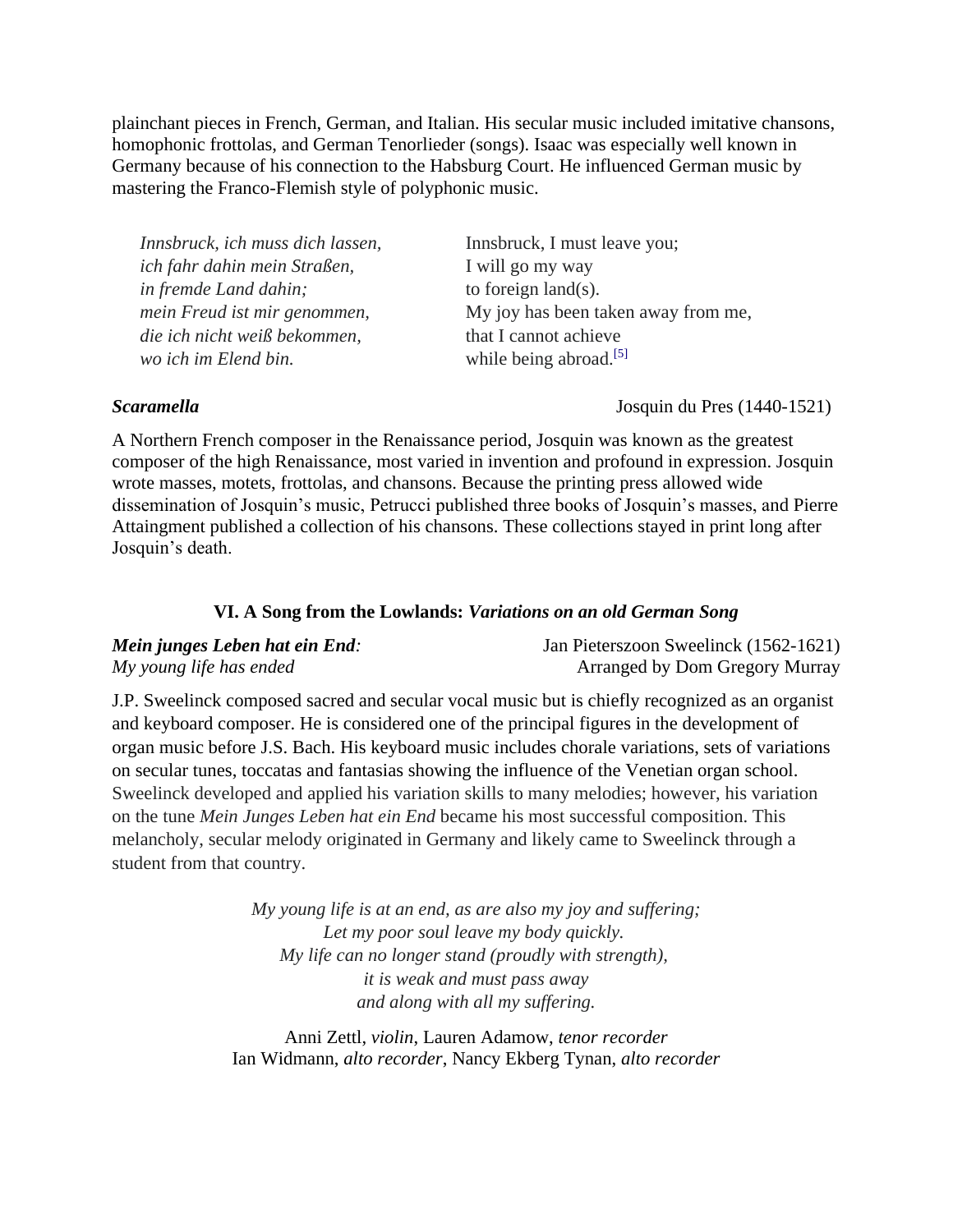# **VII. From the Lowest to the Highest! Medieval Medley**

# *J'ai Vu le Loup I Saw the Wolf*

J'ai vu le loup, le renard, le lievre I saw the wolf, the fox and the hare J'ai vu le loup, le renard cheuler I saw the wolf and the fox drinking C'est moi-meme que les ai r'beuille. It was I who spied upon them.

C'est moi-meme que les ai r'chigne. It was I who snarled back at them.

C'est moi-meme que les ai v'vire. It was I who spun them around.

**Dies Irae** Thomas of Celon (1185-1265) *J'ai vu le loup* anonymous Medieval melody

J'ai oui le loup, le renard, le lievre I heard the wolf, the fox and the hare J'ai oui le loup, le renard chanter I heard the wolf and the fox singing

J'ai vu le loup, le renard, le lievre I saw the wolf, the fox and the hare J'ai vu le loup, le renard danser I saw the wolf and the fox dancing

# ❖❖❖

# **Members of the Collegium Musicum**

Nancy Ekberg Tynan, *director, recorders, vocals\** Jeremy Van Hoy, *sackbut\** Anni Zettl, *violin, bass viola da gamba, painted our poster!* Neil Hesse, *guitar (alumni)* Re Evitt, *recorders, vocals\** Kai Givens, *recorders, vocals* Ian Widmann, *recorders, vocals, tenor viola da gamba* Jessica Hannebert, *guitar, percussion, vocals* Lauren Adamow, *recorders, C Bass crumhorn, hurdy gurdy, vocals* Lexie Green*, alto recorder, percussion, vocals*

\* Colorado College faculty member